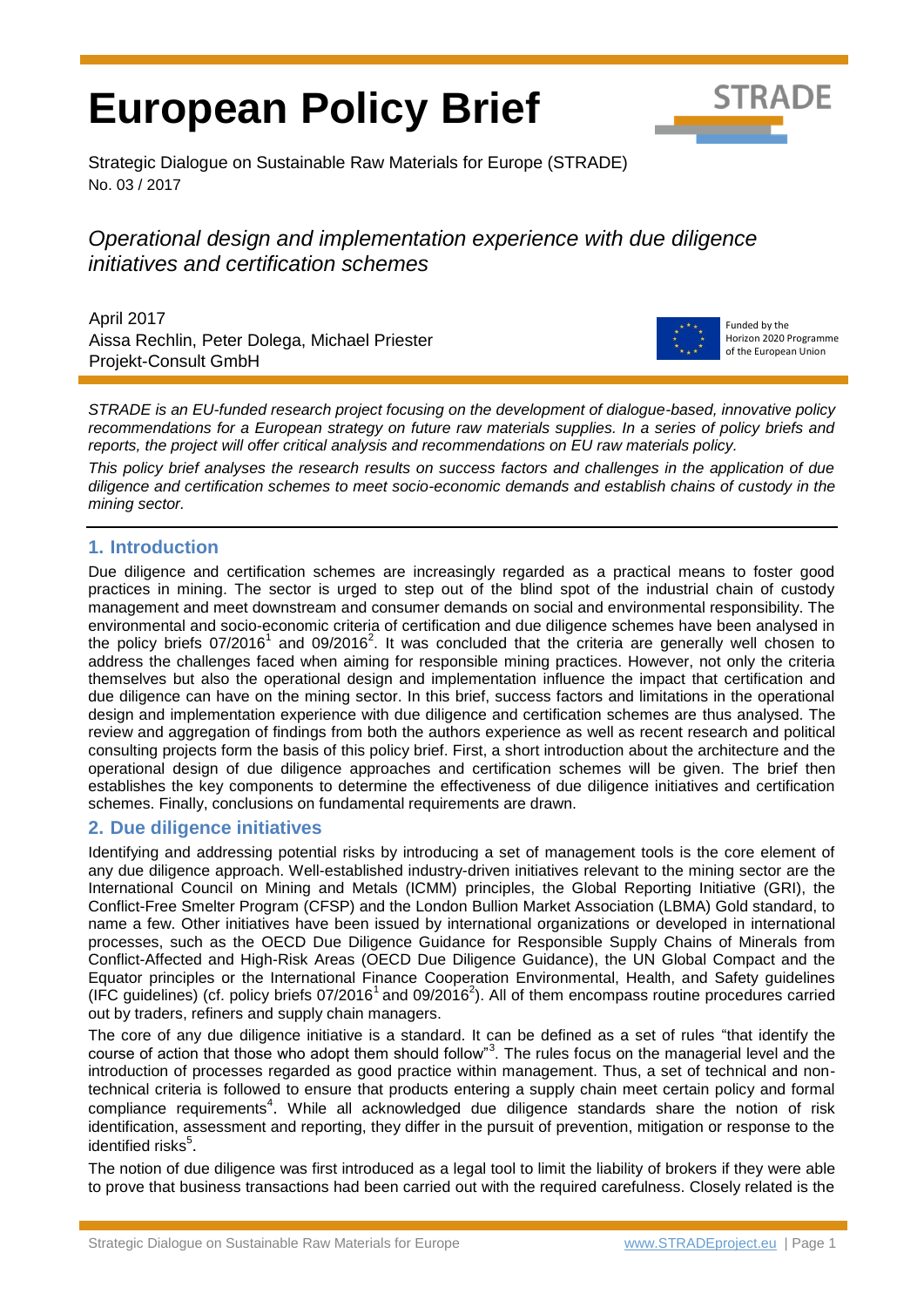notion of a gapless chain of custody. The latter refers to the consistent, chronological and verifiable documentation of the supply chain. It includes the whole supply chain: from production to processing and further channels of trade up to the consumers of products made from mined materials. A gapless chain of custody is necessary to establish accountability of mining companies and traders, refineries as well as manufacturers of semi-finished and finished goods. Some due diligence initiatives aim directly at a gapless chain of custody, others solely address parts of the supply chain. In the latter case, smooth cooperation with other approaches along the supply chain is required to achieve the same objectives as a gapless chain of custody and, hence, to ensure the social license to operate in producer and consumer countries.

#### **3. Certification systems**

<span id="page-1-1"></span>In mining, certification is a rather new phenomenon. Even with a large number of new initiatives emerging from 2000 onwards, the number of actual certifications is still small. The scope of certification systems can vary strongly in terms of, e. g., geographic limits, commodities or topics covered. Well-known schemes are the Canadian Towards Sustainable Mining (TSM), the Initiative for Responsible Mining Assurance (IRMA), the Kimberley Process and Fairmined/ Fairtrade (cf. policy briefs 07/201[6](#page-0-0)<sup>1</sup> and 09/[2](#page-0-1)016<sup>2</sup>). Certification systems include up to five basic elements: standard, assurance, labels and claims, traceability and capacity building<sup>678</sup>. The assurance process is the means to verify the compliance with the standard and is most commonly carried out by an auditing process. Combined with the subsequent labelling of the products or processes, it constitutes the main difference between certification and a due diligence scheme. In mining, a certified product can be an excavated ore and a certified process could be the management procedure to ensure workers' health and safety. Increasingly blurred boundaries between the terms "certification" and "due diligence" result from growing demands to assess due diligence schemes as well. For example does the OECD Due Diligence Guidance include the use of certification in its five-step framework, certification forms part of the five-step for risk-based due diligence in the mineral supply chain $^9$ . In case observations are made for due diligence and certification systems, the policy brief will refer to standard systems.

The basic elements of certification schemes will be discussed in the context of their contribution to the schemes´ effectiveness. According to Mori et al., the latter is regarded as the main feature of any certification scheme and is constituted by eight key components<sup>10</sup>:

- <span id="page-1-0"></span>Sustainability awareness
- Market access
- Management systems and productivity
- Social, environmental and economic impacts
- Monitoring outcome
- Competition, overlapping and interoperability
- Stakeholder participation
- Accountability and transparency.

We will adhere to these eight key components in this policy brief to carve out success factors, challenges and limits of due diligence and certification schemes in mining.

## **4. Challenges in the implementation of due diligence and certification schemes**

Apart from breaking-down the effectiveness into the above-mentioned components, two levels on which effects take place need to be differentiated. First, there is the implementation (or operationalization) that comprises the effects any system has on participating enterprises and subsequent impacts on society, environment and economics. Second, the management structure of each system and its links to external demands. Such demands may arise in the context of international politics or from competition among the systems. Few of the certification systems developed have been put into practice long enough for broad evaluation of implementation related topics. The findings are, thus, partly drawn from experiences in other sectors.

#### 4.1. Sustainability awareness

The increase in awareness of sustainable production is regarded as one of the overall aims of standard systems. Increasing knowledge about the provenance of goods and terms of production can play a vital role in decision making by several stakeholder groups.

Given the choice, purchasers along the supply chain may take decisions in favour of sustainable producers leading to increased consumer-driven demand for responsibly mined and certified products<sup>11</sup>. Thus, awareness needs not only increase among end consumers but also among industry partners along the whole supply chain.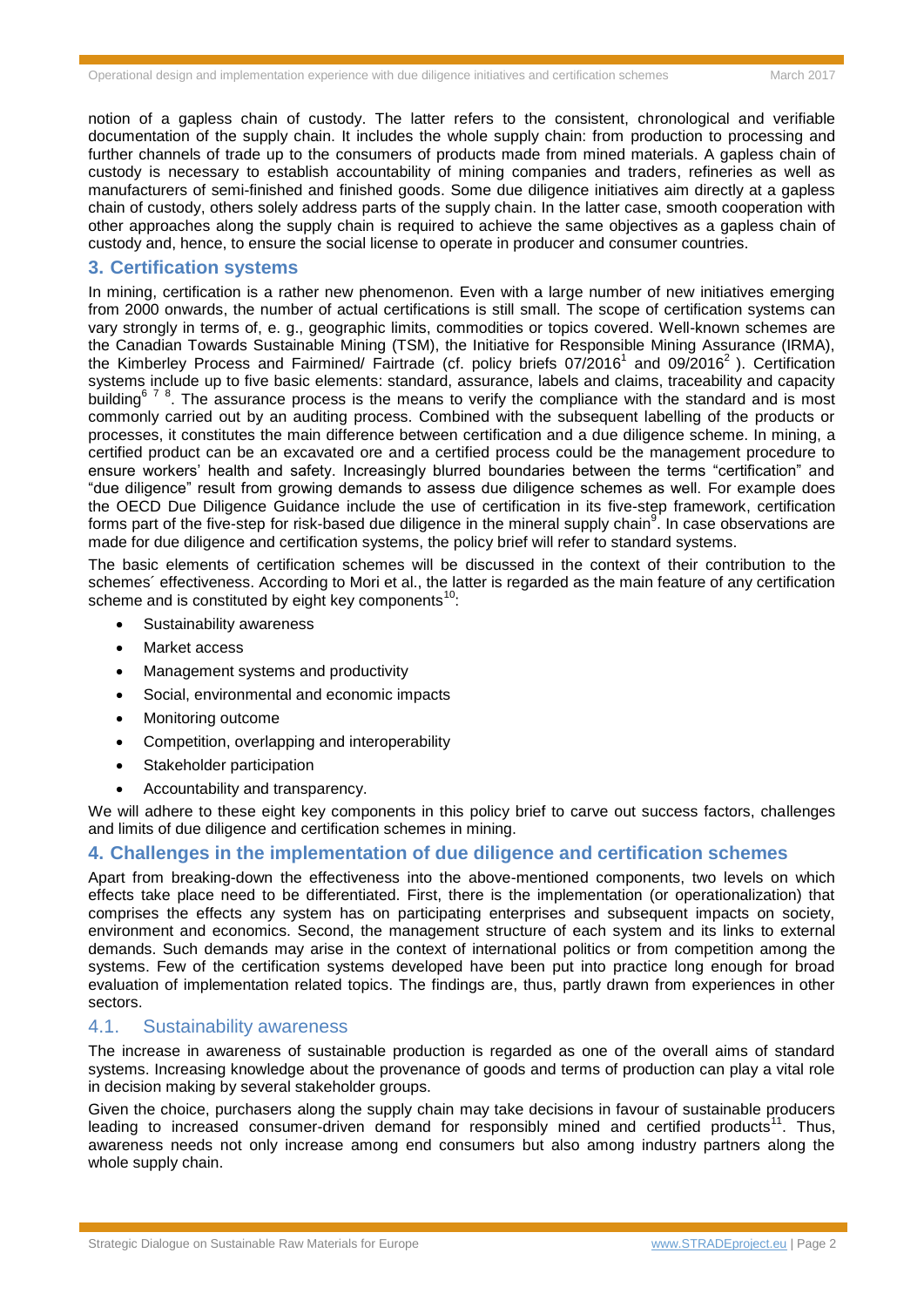With regard to the consumer-driven demand, the influence of targeted purchasing behaviour by the end consumers is frequently referred to. In the mining sector at least such influence seems limited. The end consumer often relies on labels as a means to determine if a product originates from responsible sources. In the mining sector labelling of certified materials is mostly regarded as impractical because of the complexity and diversity of the supply chains involved and the often large number of different mined materials in the end product. Thus, effective choice on the part of the end consumer is difficult to realize on a broad scale.

It should be stated here that the connection between standards and sustainability awareness in mining is mutually influential. Not only does increasing standard system implementation impact on sustainability awareness along the mineral supply chain but also does increasing awareness lead to demands for higher and verifiably implemented standards. Ongoing discussions on an international level and the subsequent increased visibility of sustainability and responsible mining have been stimulated by the development of the OECD Due Diligence Guidance and the Dodd Frank Act 1502 (DFA). This also entailed similar debates within the EU and finally resulted in the recently adopted EU directive on conflict minerals. The initiative will be analysed and discussed in a following report within the project.

A rise in awareness among stakeholders and the broader civil society is moreover not solely based on the implementation of standards. Information flow and cross-border networking between NGOs worldwide and affected groups in producer countries (cf. Chapter. 4.7) for example is another factor. Social upheavals in  $extraction$  areas, e.g. in Peru<sup>12</sup>, are discussed by miners as an important reason to develop and adhere to standard systems.

#### <span id="page-2-1"></span><span id="page-2-0"></span>**Compulsory and voluntary approaches**

Both, due diligence and certification schemes can be set-up as either compulsory or voluntary schemes. Compulsory schemes can be legislated by governments – be it the government of a producing country or a consuming country – or can pertain to the membership of an industry association. These schemes can be enforced by law and can generate high impacts. In case of government-driven compulsory approaches, the private sector is sometimes found to react during the planning phase by introducing voluntary standard systems in order to forestall governmental regulations. To enforce compulsory systems, resources and structures are required. In countries with weak governance, where the introduction of due diligence and certification systems may, for various reasons, be regarded as especially desirable, such resources are often lacking<sup>13</sup> .

Moreover, where state-driven compulsory standard systems are adopted, in addition to existing law, parallel legal frameworks might be established. These can lead to conflicts within the jurisdiction. In the Democratic Republic of the Congo (DRC), the certification system Certified Trade Chain is implemented as a tool for the formalization of artisanal and small scale miners, thereby charging it with an additional agenda and jeopardizing its original goals<sup>14</sup>. The effectiveness of such systems thus needs to be analysed carefully. In the context of advantages and disadvantages of compulsory systems, the many implications of the Dodd-Frank Act 1502 constitute an unparalleled, though controversially discussed, example<sup>19</sup> . The pros and cons for voluntary systems are just as diverse. For instance, voluntary systems are regarded by many as more adaptable to, e.g., political changes but at the same time it may be more difficult to achieve full coverage since they cannot be enforced by law<sup>[10](#page-1-0)</sup> .

Voluntary schemes and compulsory industry-driven ones are mostly adopted due to a business or reputation driver and tend to meet market needs. To account for reservations about their credibility, these systems strongly depend on their effectiveness (cf. Chapter 4). Thus, requirements such as independent assessments, functioning sanction mechanisms in case of non-compliance, transparency and accountability as well as interoperability are shared by voluntary and compulsory approaches alike<sup>[10](#page-1-0)'18</sup>.

## 4.2. Market access

The access of upstream companies (cf. Section 4.7) to international markets is based on each companies' ability to comply with the demands from the buyers. Those demands are related to the conditions and measures for import set by processing and consumer countries or based in the discussed sustainability awareness of the stakeholders. The ability to be compliant increases with the asset base of a company. Hence, market access depends on the availability of financial, technical and human resources, the legal framework and the buyers' demands. Standard systems can come into play at all these levels and increase or decrease the access to markets in various ways as detailed below.

With regard to financial resources, due diligence reports are increasingly used by investors to evaluate the opportunities and risks of their investments. This way, the increasing public awareness about shortcomings in mining practices shall be met. As investments are key to the realization of mining projects at all scales, this link may have strong leveraging effects.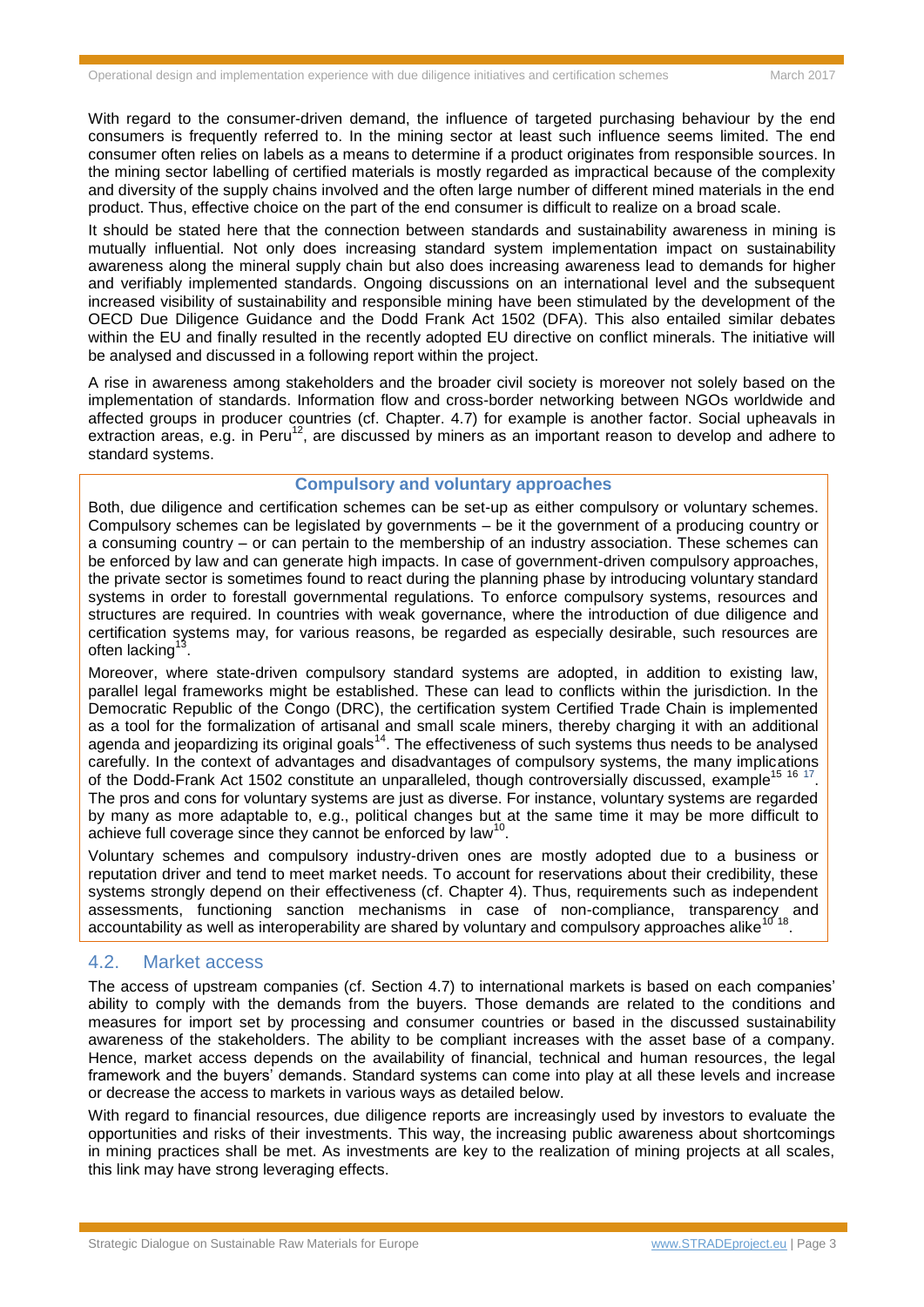In markets with heightened consumer awareness of sustainability and corporate social responsibility (CSR) and more restrictive regulations, standard systems can create business opportunities<sup>19</sup>. In this framework, certification systems are regarded to generate higher added value than a risk-based due diligence approach as certification is more convincing to consumers and helps create a plausible CSR narrative<sup>4</sup>[.](#page-0-2)

Market access can be denied if the mineral resources are not verifiably mined under international standards. Then, traders might refrain from buying from such sources to avoid conflicts downstream with, e.g., regulations such as the DFA. After the adoption of the latter, many companies avoided sourcing from the DRC, which led to a temporary but severe slump in the country´s exports.

The implementation of standard systems requires human, financial and technical resources. The more elaborate the system, the larger the investment. As due diligence initiatives aim at the managerial level the required investments are largely limited to training of personnel and development of internal structures. Certification systems, on the other hand, aim additionally at practical implementation in many cases. Depending on the specific aims of the scheme in question, this entails further investments, not only while setting up the required capacities and demonstration of compliance but also on an ongoing basis. The lower the [s](#page-0-2)tatus quo, especially in production, the more substantial are such investments<sup>4</sup>. Large companies based in countries with stringent regulation of occupational health and safety and environmental standards may adapt more easily to certification schemes in general. Small-scale producers with a small asset base and less experience in compliance with high standards are at a comparative disadvantage. Access to market then becomes more difficult and sometimes even impossible for small-scale miners. This can lead to shifting effects as has been observed in the wood sector<sup>[6](#page-1-1) 20 21</sup>: The certification of the Forest Stewardship Council was originally intended to support small-scale producers in the global South. Nonetheless, nowadays over 80% of the forest area certified lies with industrialized forestry in the global North<sup>[21](#page-3-0)</sup>. From a developmental point of view, such shifting effects are unwanted.

<span id="page-3-0"></span>Consequently, the efficiency of systems with respect to time, financial and human resources needs to be taken into account at all levels. Part of the solution could be that buyers of mined materials screen their sources for responsible mining practices using a risk-based due diligence concept. This could increase the market access for responsibly mining small enterprises while keeping costs at a low level. A development in this direction is confronted, however, by reservations of downstream stakeholders. Those who take this position argue that such an approach will gain little acceptance with end consumers because they are not  $e$  easy to comprehen[d](#page-0-2)<sup>4</sup>.

Another way to level the different starting points with regard to the asset base of companies wanting to achieve certification is pre-certification support. To this end, various mechanisms can be adopted, including dissemination of information material or training of personnel<sup>[18](#page-2-0)</sup>. However, a valid business model that would allow for broad and long-term application of such support measures is not in place for any of the certification systems in mining to date. This challenge even arises in sectors that have long lasting experience with certification and relatively simple supply chains, such as in the agricultural sector.

It may be deduced that an improvement in market access depends on various factors and is not altogether in the sphere of influence of the standard systems themselves. The views and ideas of different stakeholder groups, funding possibilities and the composition of the sector – balanced or not with regard to the asset base – come into play as well. When analysing these linkages in the context of mining it should be kept in mind that, that certification in the mining sector is applied still in only a very limited number of cases worldwide.

## 4.3. Management systems and productivity

The improvement of management processes and productivity in participating companies is a positive result that the introduction of a standard system can achieve<sup>[18](#page-2-0)</sup> Economic benefits include supply security, resource efficiency, stable and economically viable communities in producer countries as well as enhanced employee satisfaction<sup>22</sup>. Positive changes in performance, quality and productivity in the work flow have been reported by the two Peruvian mines Sotrami and Yanaquihua, whose economic success coincides in time with their certification through the Responsible Jewellery Council (RJC) and Fairmined, respectively. The introduction of sustainability standards has been reported to lead to positive impacts on employee work attitude<sup>23</sup>.

In close relation to this topic stands the comparison of benefits and limits of management / process-based and performance-based assessments of the compliance with standards in Section 4.4.

## 4.4. Social, environmental and economic impacts

<span id="page-3-1"></span>Evaluation of certification systems in various sectors has shown that the social, environmental and economic dimension can be positively affected by both enhanced management and production practice $^{24}$ . The social, environmental, and economic benefits of operating in a more sustainable manner are increasingly recognized by companies<sup>25</sup>. Marketing themselves as premium producers has led to economic advantages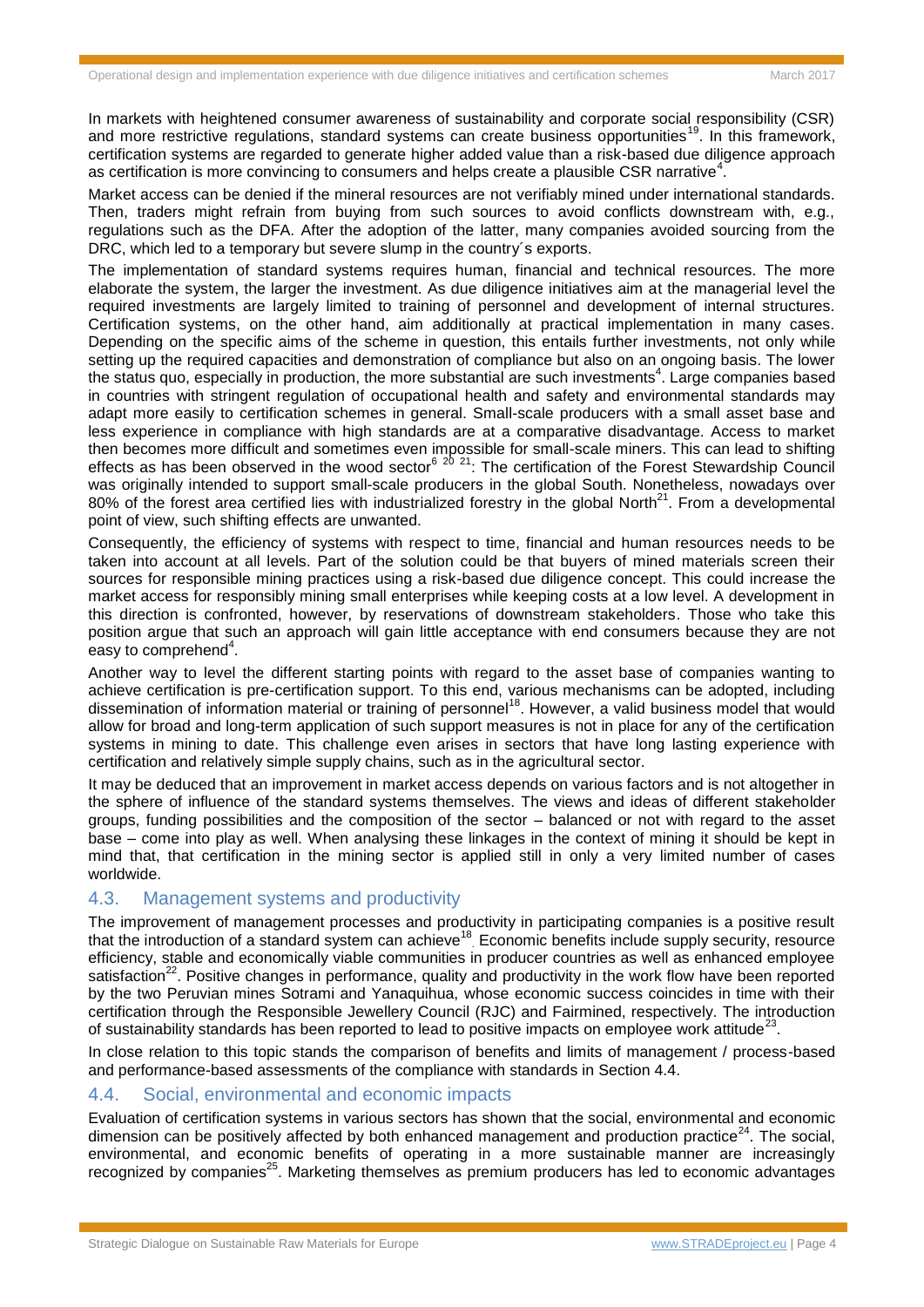for mining companies participating in certification schemes such as the Peruvian company Sotrami. For a thorough discussion on how due diligence and certification systems address the impacts of mining on environment, human rights and social issues refer to the policy briefs 07/20[1](#page-0-0)6<sup>1</sup> and 09/2016<sup>2</sup>[.](#page-0-1)

The procedures to evaluate compliance with a standard system have strong implications for the assessment of its social, environmental and economic impacts. In this respect, it is distinguished between two approaches: management-based and performance-based approaches. Management-based approaches, such as many ISO norms, require companies to install common and structured management practices in order to be compliant. They build on the expectation that the establishment of routine procedures will lead to gradual improvement in performance towards the overall aims of the standard. However, stakeholders' expectations on sustainability improvements and/or a stop to harmful practices by the introduction of a s[t](#page-1-1)andard system are often not met $^{625}$  $^{625}$  $^{625}$ .

Performance-based systems evaluate the impact – improvements with respect to predefined criteria – that are achieved by their participants. There are different ways to measure performance, e.g. by establishing technical criteria or best practice guidelines<sup>[25](#page-3-1)</sup>. The Aluminium Stewardship Initiative, for instance, is a performance-based standard system<sup>26</sup>. Using a performance-based approach, companies are more flexible in the way they achieve the desired outcomes. Direct verification of the impacts of a system towards achieving the primary goals is possible. Disadvantages of such outcome-driven approaches are increased costs for compliance and higher initial hurdles for inexperienced small-scale producers as well as reduced interoperability between the management systems of companies along the supply chain. Integrated approaches using elements of management- and performance-based systems might be most flexible and effective. For instance, the Australian Minerals Code is developing in the direction of such an integrated model<sup>[25](#page-3-1)</sup>.

## 4.5. Monitoring outcome

Almost all schemes aim at increasing transparency and accountability within the management processes of participants. An important measure to meet this aim is the monitoring of processes and outcomes. The monitoring can address the assurance process during certification or the self-assessments that lead to due diligence reports.

Just as important is the monitoring of the schemes themselves. It is a prerequisite for stakeholder accountability and further improvement of schemes. New developments, loopholes and shortcomings recognized over time can be accounted for this way. Consequently, regular revision and improvement of standard systems is necessary. Nonetheless, monitoring and evaluation is not common with due diligence initiatives or certification systems. Many schemes have no mechanism for periodic evaluation in place, miss out on clearly articulated objectives, or lack well-defined and measurable indicators<sup>[18](#page-2-0) 27 28 29</sup>.

<span id="page-4-1"></span>Moreover, existing certification schemes are mainly financed through the same industry (e.g. iTSCi) that is being certified, in some cases aided by governments or the international donor community. This potential conflict of interest underlines the importance of credible monitoring. Keeping this in mind – as well as the diverging means and interests of the various stakeholder groups – third-party evaluation and precise business models become increasingly important $^{30}$ .

## <span id="page-4-0"></span>4.6. Competition, overlapping and interoperability

The strongly increasing number of standard systems with different requirements within the last years has several implications. A variety of schemes can lead to an increase in innovation and specialization in niche markets of standard systems through competition<sup>31 [26]</sup>. At the same time, it may facilitate the development of unreliable schemes with loose performance standards. Duplication and overlapping between schemes can create inconsistencies and lack of clarity, leading to loss of credibility with stakeholders and contribute to "greenwashing"[18](#page-2-0). Long supply chains and limited possibilities of establishing provenance (for instance, because material of different origins are mixed in the processes) add to the high complexity. To meet these challenges, increased interoperability is called for. Interoperability in this context means the ability of independent, heterogeneous systems to work smoothly with or use parts of each other.

Two types of interoperability for due diligence initiatives and certification schemes can be distinguished. Horizontal interoperability includes the linkages to other schemes at the same stage of the supply chain and chain of custody, while vertical interoperability facilitates smooth connections to internationally accepted standards of industry, such as ISO norms, and to (supra-) regional bodies. The latter includes e. g, the OECD Due Diligence Guidance or the new EU regulation on conflict minerals. Horizontal interoperability allows for integration of several schemes with various areas of specialization – be it a regional or a thematic focus, the preoccupation with specific materials or groups of producers or risk-based approaches. Vertical interoperability enables a continuous chain of custody from the up to downstream sector and this way increases market access of producers. Also management processes must be designed in an interoperable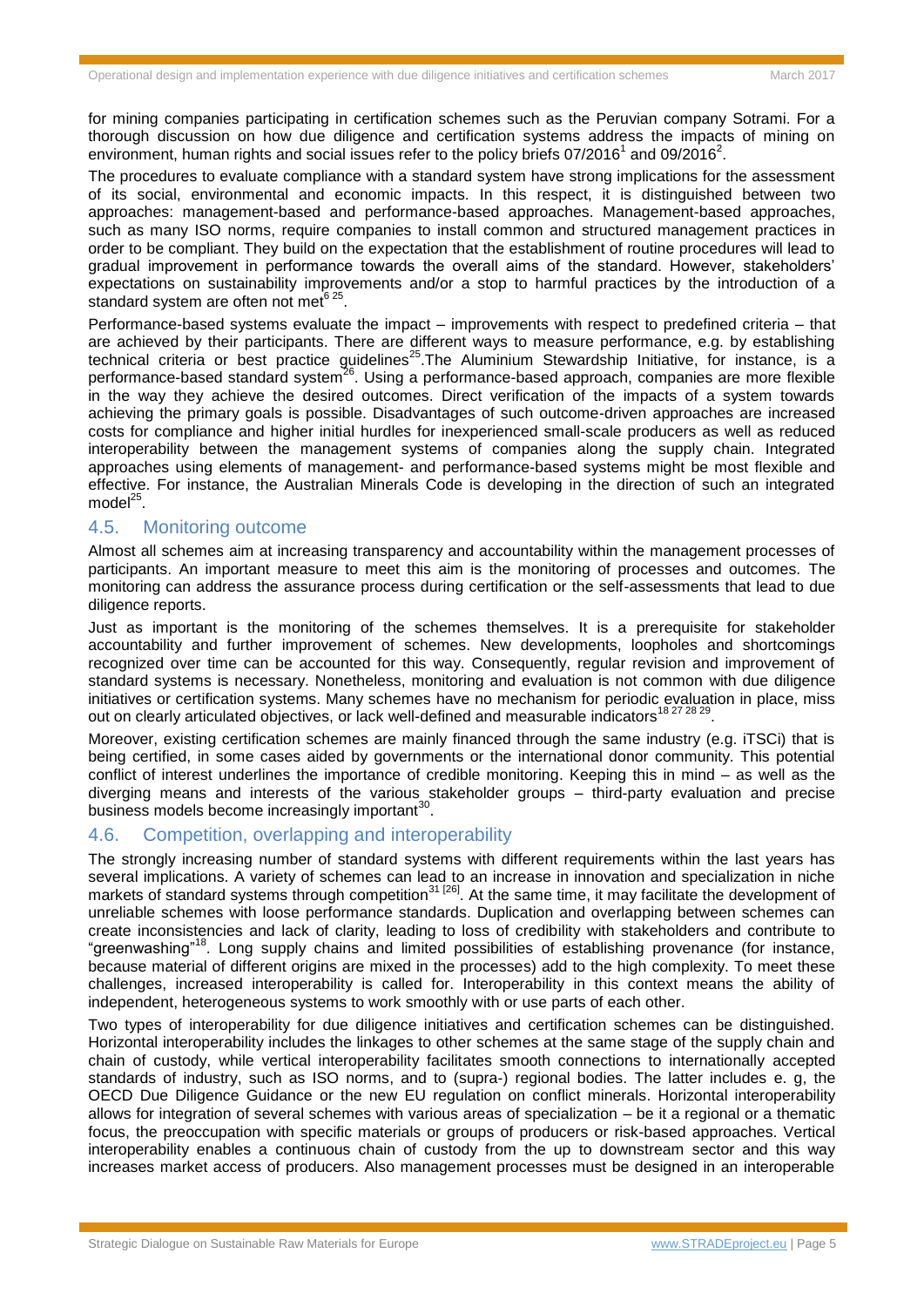manner with agreed monitoring and reporting processes in accordance with national and international laws to allow for chain of custody.

Duplications can, for instance, be avoided by mutual recognition of the assurance processes of certification systems. An attempt to design interoperability between schemes on the upstream side is the supply chain certification of conflict minerals built up by iTSCi (ITRI tin supply chain initiative) and the Regional Certification Mechanism (RCM) of the ICGLR (International Conference of the Great Lakes Region) in cooperation with refineries pertaining to the conflict-free smelter program (CFSP). However, there are still a large number of overlaps reported for this example which decreases the performance significantly<sup>[30](#page-4-0)</sup>. Another example constitutes the official recognition of the Fairmined standard for the ASM gold mining sector by the ISEAL member RJC. The cross-sectoral organization ISEAL seeks to strengthen sustainability standards systems inter alia by supporting increase in interoperability.

Cost of compliance is increased by divergent monitoring, reporting and assurance requirements of different schemes. Increased interoperability between schemes and reduction of overlaps has thus the potential to reduce costs and amplify the outcomes achieved by individual schemes through coordination and exchange of knowledge and practices. Interactions and support between schemes to date include usage of established schemes as templates for new ones, assistance received during the startup phase and standards systems that cross-reference each other. However, schemes rarely accept certificates, labels or claims provided by other schemes<sup>[10](#page-1-0)</sup>.

The concomitant introduction of less rigorous schemes leads to a decrease of incentives for those participants, who adopt a scheme with higher standards. In that case, even companies with aspirations to aim for high standards may turn to the less rigorous schemes to stay competitive. It is argued by some that developmental endeavours are then counteracted. Others emphasize that a less rigorous scheme may attract more participants and develop broader effects in consequence.

## 4.7. Stakeholder participation

Participation and cooperation of stakeholders can influence the effectiveness of standard systems on various levels. Those are namely the development, monitoring and reviewing of the schemes themselves as well as possible participation in the assurance process. The integration of specific indepth sector knowledge from the various stakeholder groups can enhance the governance of standard systems. Stakeholder engagement can, moreover, help to regulate or reduce conflict and improve the legitimacy and credibility of a scheme.

The degree and the fields of participation of stakeholders vary between the schemes. The engagement of stakeholders during the stage of development, say, is described as very common by ISEAL<sup>32</sup>. Nonetheless, there are exemptions, especially in the area of conflict minerals<sup>33</sup>. However, it is just as important to take into account which stakeholder groups are represented in such a process. Unintended consequences may result if directly affected groups in the mining areas, such as artisanal and small scale miners who depend on the mined materials for their livelihoods, are not sufficiently included in the decision making<sup>[16](#page-2-1)</sup>.

During development of a scheme – due diligence or certification – the different perspectives and experience of diverse stakeholders can strengthen its design. On the downside, challenging coordination processes can arise that lead to delays in the process. In terms of efficiency and cost reduction it is therefore recommendable to determine the most appropriate occasion to engage with stakeholders<sup>34</sup>. Apart from prolonged processes, there is a risk that stakeholders' interests are put ahead of decisions related to operation and objectives of the scheme.

Upstream stakeholders are the producers and traders (see Fig. below). For this group the driving forces to participate in standard systems are secure market access and achievement of higher prices for their products. For small–scale producers, an additional advantage lies in the attraction of services funded by donors or the standard-setting organizations to improve technical and business capacities. The next group along the supply chain are the processors (smelters, refineries and others). They play an important role in the chain of custody as many of the distinguishing mineralogical characteristics of the ores are lost during processing. The CFSP is thus an important step towards a consistent chain of custody in mining.

Stakeholders of the downstream sector include retailers, jewellers, manufacturers and their suppliers as well as consumers. The primary interest of downstream businesses in participating in the governance of schemes and actively implementing them is to manage their reputational risks and bolster authentic CSR narratives by identifying sources of certified material. The mitigation of reputational risks is in line with securing future project financing<sup>35</sup>. The social license to operate and human rights issues have, consequently, become part of risk assessments in mining.

National and supranational governments as well as international organisations, such as the OECD, primarily aim to support trade and economic as well as social development, while preventing or reducing conflicts. Another important group are the managers and custodians of the standard-setting organizations as well as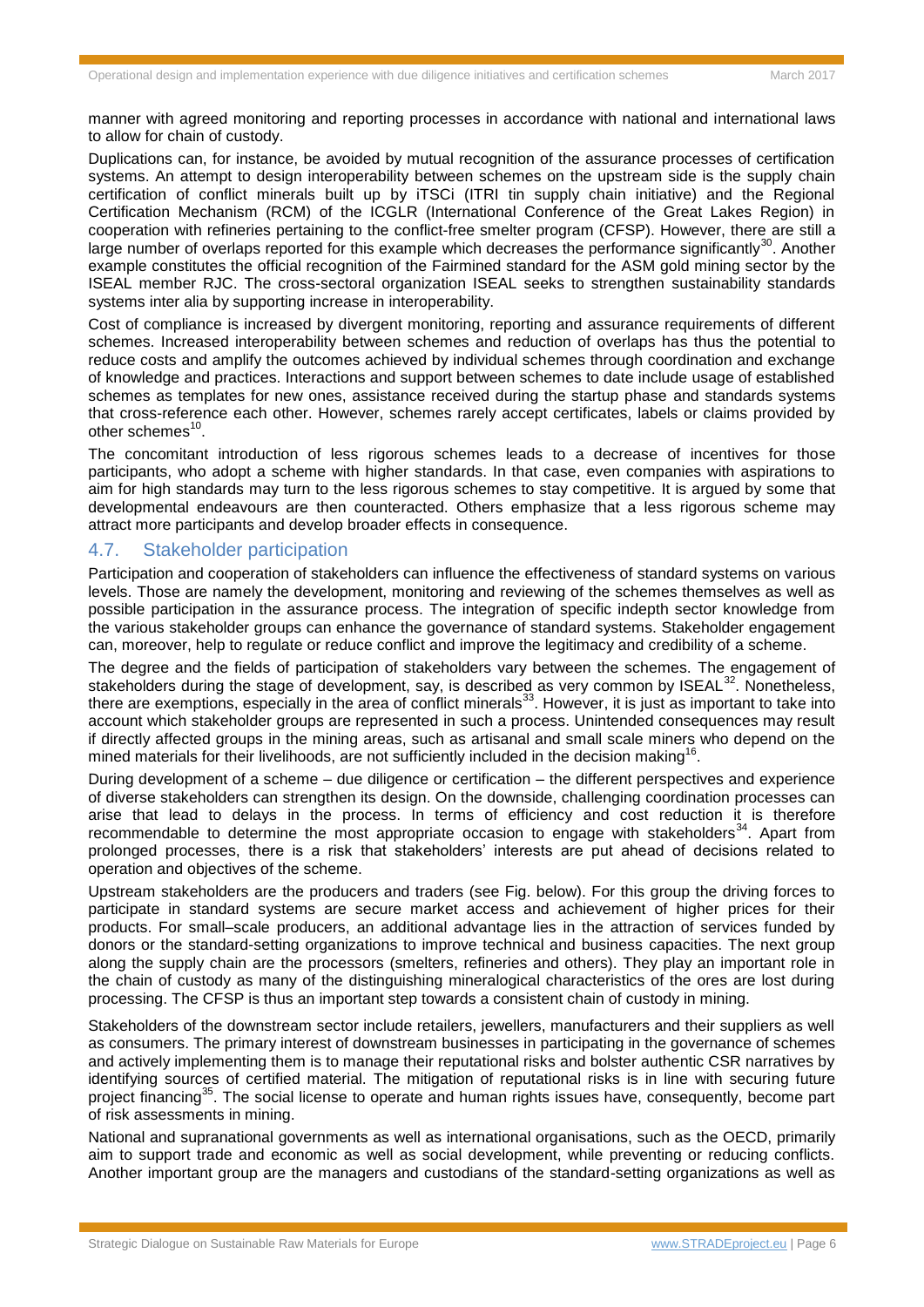experts working with practitioners and standard-setting initiatives. The goal of these organizations is not only to promote social, economic or ecologic values but also n to bring forward their business.

The communities living in mining areas are by and large interested in local development, social sustainability and preservation of the environment. This may include groups and individuals with strong reservations towards mining activities in general. Within such groups, the term "affected group" for the communities is preferred over the term "stakeholder". The involvement of affected groups is of utmost importance when aiming for the social license to operate a mine or business.

## **Figure 1: Stakeholders and their driving forces to participate in due diligence and certification systems**



*Source: Projekt-Consult GmbH*

Not all stakeholders and affected groups possess the same resources or structures to participate in multistakeholder processes. For example, indigenous communities might not have structures and officials in place that hold the right to represent the whole community. Moreover, financial resources might be lacking. The participation in multi-stakeholder processes is then hindered – even more so on an international basis.

The implementation of impartial grievance mechanisms and channels for communication is an important measure to allow for a continuous participation and an exchange of perceptions, expectations and concerns of all stakeholder groups, thereby increasing the performance of standard systems.

## 4.8. Accountability and transparency

Standard systems strive to improve transparency and accountability in the mining sector. The creation of multi-regional, national and international networks and stakeholder dialogues leads in this direction. Transparency and accountability with regard to the governance of the standard systems themselves, including information on decision-makers and the decision-making processes are just as important. Certification schemes need predefined processes, guidelines and rules on the composition and selection of stakeholders and on the kind of influence that is granted to them. However, transparency in the selection and documentation of stakeholders that are participating in decision-making processes during setup or improvement of a standard is lacking in a significant number of cases $^{18}$  $^{18}$  $^{18}$ .

The evaluation process for (non-) compliance of participants is another crucial topic that needs to be transparent for standard systems to stay credible and maintain the interest in participation of compliant institutions. However, decisions are often neither made public nor evaluated by an impartial unit, and penalties for misuse are lacking on a broad scale<sup>[10](#page-1-0) [27](#page-4-1)</sup>. For example, the Kimberley Process – an international system for the prevention of trade with conflict diamonds – was criticised for ignoring situations of noncompliance<sup>36</sup> or not being able to enforce sanctions that had been imposed<sup>37</sup>. This entailed a major loss in credibility.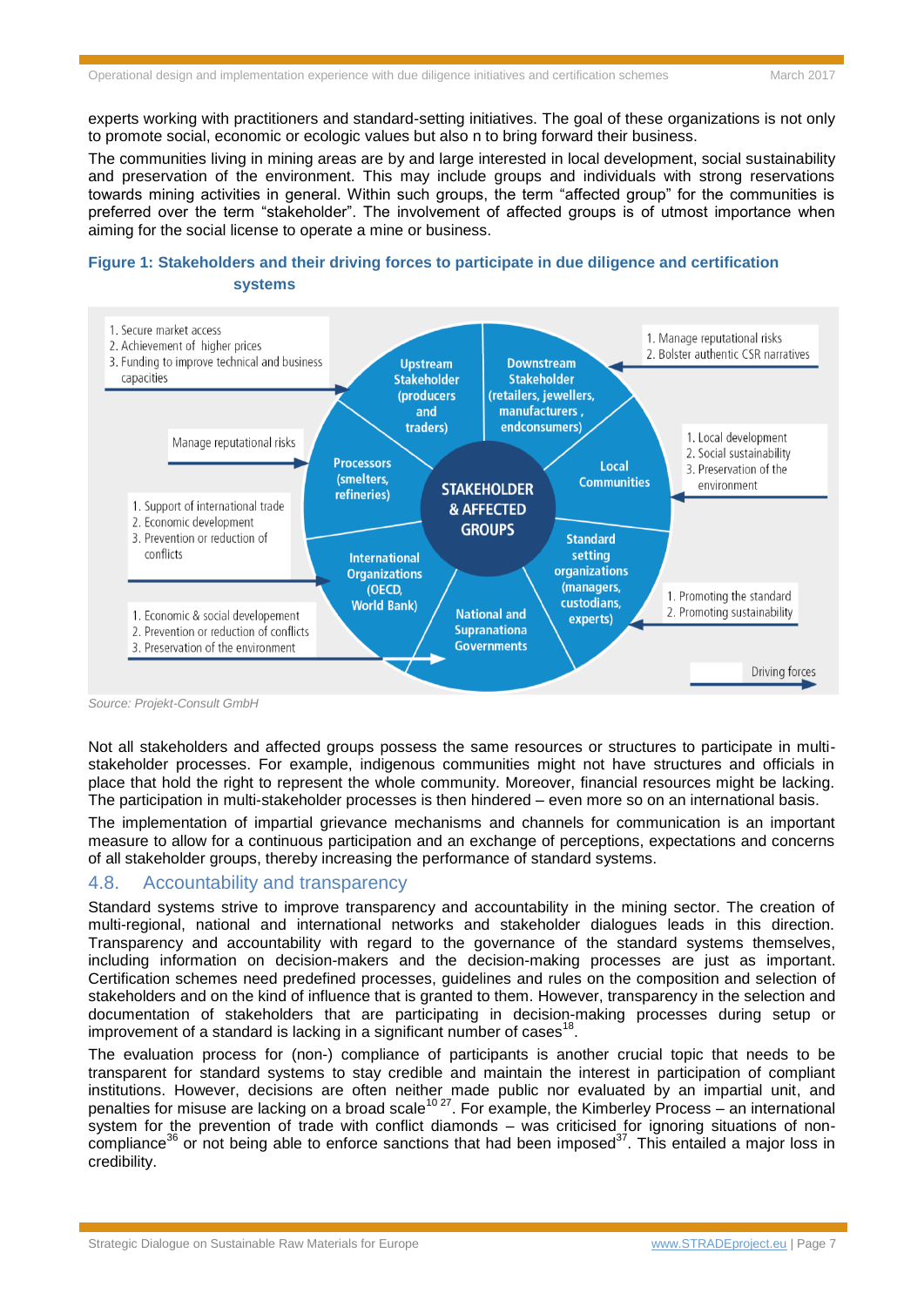Further situations, where a substantial number of certification systems lack transparency include the use of vague language, which may lead to loopholes and misinterpretation. Moreover, a lack of disclosure and reporting processes has been detected. This may lead to greenwashing – or result in allegations of such a behaviour<sup>[27](#page-4-1) 38</sup>. Furthermore, many standard systems do not make detailed information publicly available about their efforts to foster and improve the level of compliance of participants. This holds true especially for new starters and participants with financial or technical constraints<sup>1</sup> .

#### **5. Conclusions**

To date, the impact of mineral certification in mining has been limited: only a small number of mines and a minimal share of global production are certified. The systems have not yet disseminated into the mining industry. Due diligence has positively contributed to enhance transparency and the implementation of standards, but besides the advances even in and around compliant mines, conflicts still arise and the social license to operate is questioned.

In order to add to the overall aim of enhancing long-term sustainability in the supply of mined materials – and subsequently responsible production and sustainability in supply chains – standards systems need to be effective. The effectiveness can be determined by evaluating the eight key components: sustainability awareness; market access; management systems and productivity; social, environmental and economic impacts; monitoring outcome; competition, overlapping and interoperability; stakeholder participation and accountability and transparency.

The two levels on which effects and actions take place are a) the operational level of participating enterprises and subsequent impacts on society, environment and economics and b) the management level of the system itself including the system's embedment in international competition and political framework. From the analysis of the key components it has become clear that there is still room for improvement for a predominant number of standard systems. At the same time, each system needs to be considered in the context of its focus, coverage and political setting.

Credibility has been found to be of crucial importance for the effectiveness throughout the analysis in this policy brief. The most pressing prerequisites to maintain credibility are transparency and accountability – for the compliant businesses as much as for the standard systems themselves. Following this reasoning, development and enforcement of functioning sanction mechanisms in cases of non-compliance, publication of decision-making processes and increasing interoperability are key demands.

To enhance the transparency of their internal processes, standard systems need to aim at using specific language and meaningful criteria for evaluation, increase interoperability and develop viable business models. The stronger incorporation of civil society organizations into the assessment process is another way to work towards credibility, transparency and efficiency. Participation of local organizations in the certification process has several advantages: knowledge of language as well as cultural and local conditions can be incorporated; training of people enhances the understanding of technical processes leading to more trust; audits can be repeated at higher frequencies so that sudden changes in the production processes – common in the ASM sector – can be monitored and the employment of expensive international personnel for audits can be reduced.

The costs that result from the use of human, technical and financial resources are one of the major hurdles for broad standard implementation. Most of the aforementioned measures, such as interoperability, allow for a more economic use of these resources and are thus a prerequisite for the generation of viable business models and efficiency.

To enhance the trinity "credibility, effectiveness and efficiency", future developments could be directed towards conformity of standard systems with internationally accepted standards, such as ISO 17011:2004 for accreditation of auditors, ISO 9000 for quality control, ISO 19011 for the auditing of management systems and ISO 26000 that comprises guidelines for social responsibility. In this framework, mechanisms should be complementing and/or aligning with existing governmental regulations.

The notion of a meta-standard seems a logical step to guarantee standards' quality and ensure credibility. The NamiRo project<sup>39</sup> (project duration 2015-2017) has set out to analyse the validity and possibly the design of such an approach in mining. Compliance with the widely renowned ISEAL guidelines could be envisaged as well.

## **6. Outlook**

Thinking outside the box of using standard systems to promote responsible mining and sustainable supply chains, another potentially viable concept involves direct cooperation between up- and downstream companies and subsequent shortening of the supply chain. This approach has been taken by, e.g., the Solutions for Hope initiative (SfH). Strong dependencies between up- and downstream companies for such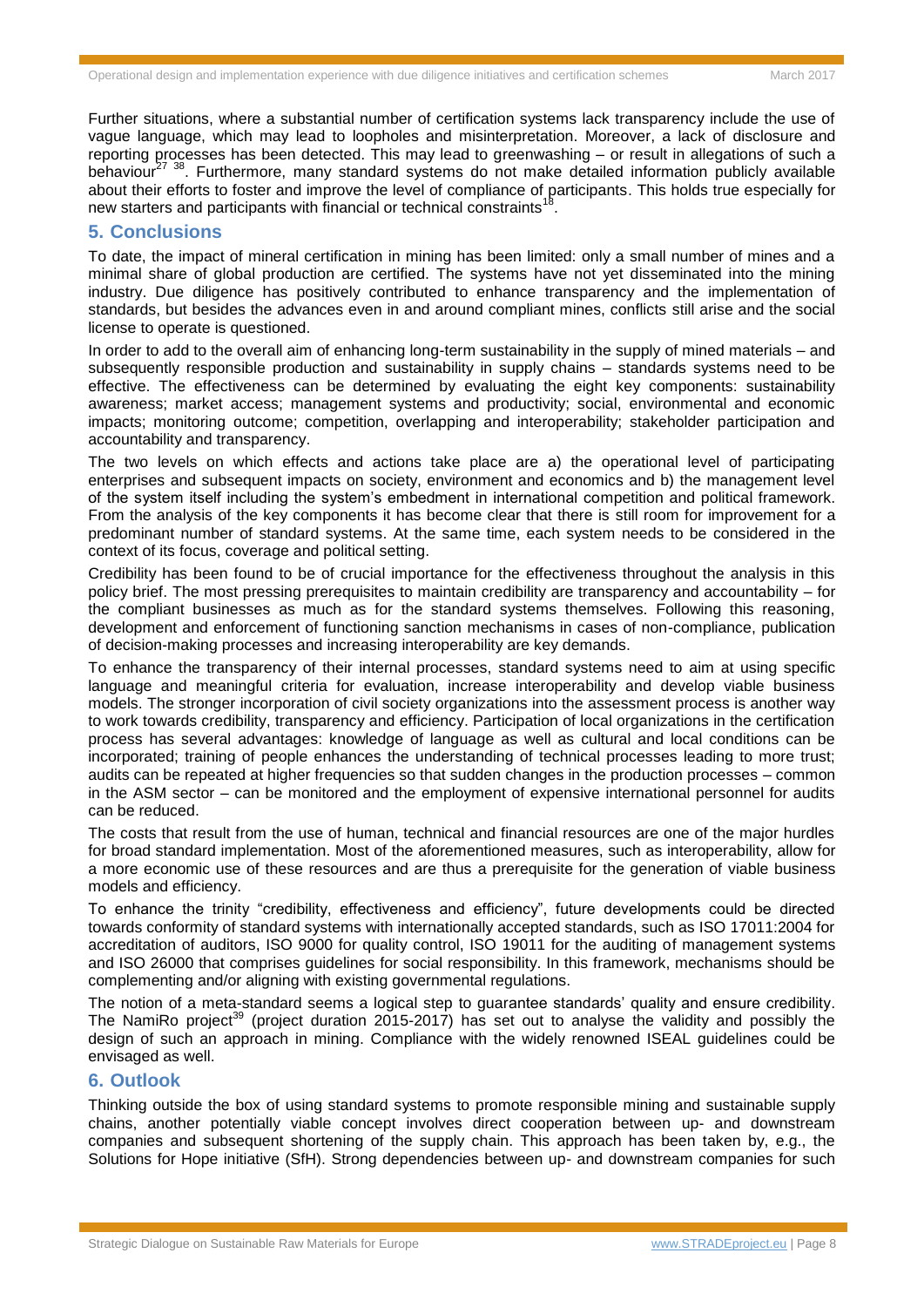shortened supply chains<sup>40</sup> need to be taken care of, as indicate reports of such cases within SfH. Nonetheless, this idea should be evaluated further as a complementary approach to standard systems.

Building on the discussion in this brief, the scope of the analysis will be widened to include deviant concepts and approaches that foster responsible mining. Those approaches will then be compared to the notion of standard systems. Country case studies to expand on as well as illustrate important issues in the implementation will be presented. Furthermore, the current EU regulation on conflict minerals will be analysed and contextualized. On this basis recommendations for future EU engagement to foster responsible mining practices will be developed.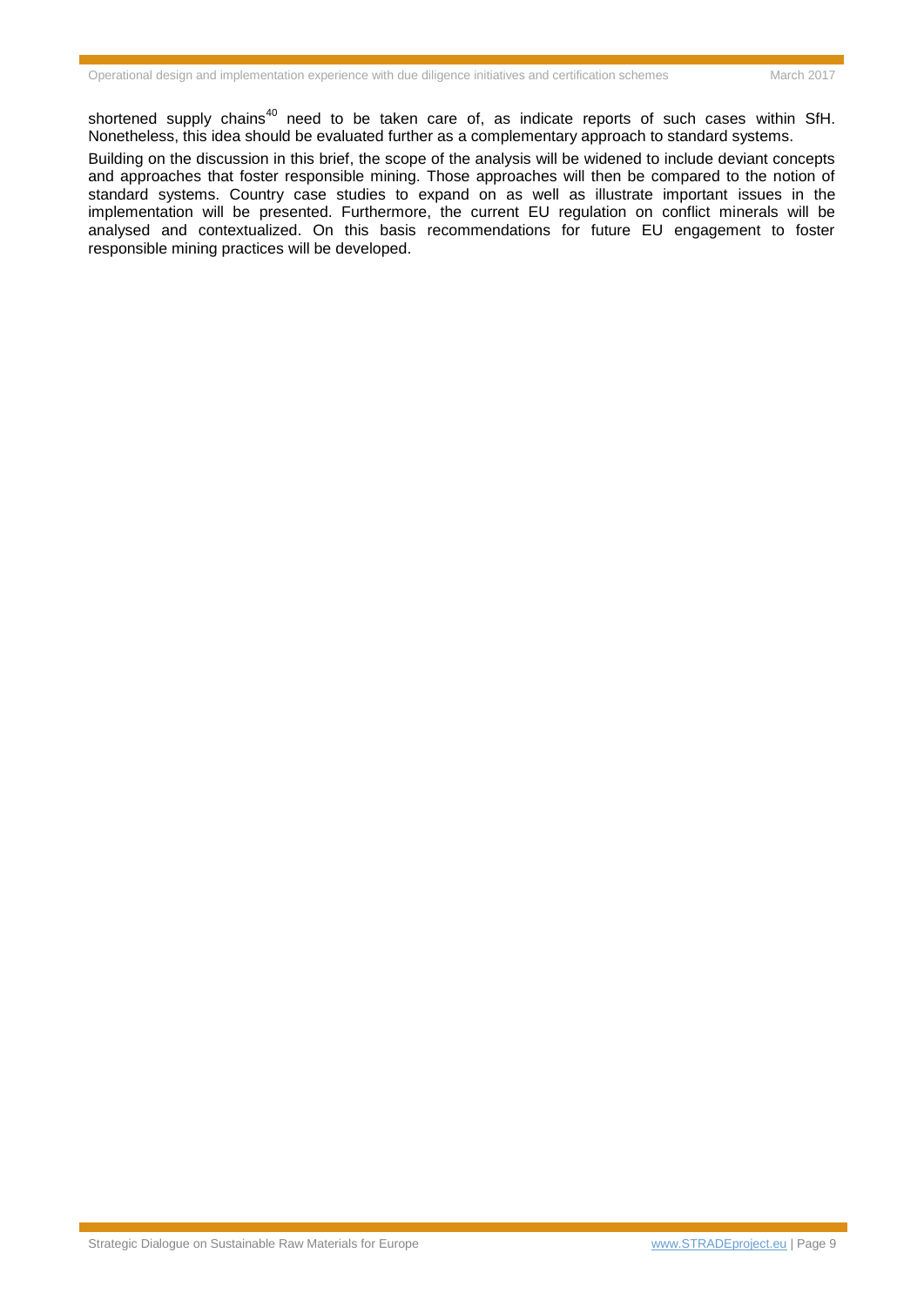#### **References**

<sup>1</sup> Schüler, Doris ; Degreif, Stefanie; Dolega, Peter; Buchert, Mathias: "Voluntary Initiatives in the Mining Sector and Their Principles and Criteria on Environmental Sustainability", Policy Brief 07/2016, Strategic Dialogue on Sustainable Raw Materials for Europe (STRADE) project, Funded by the EU Horizon 2020 Programme (2016). [http://stradeproject.eu/fileadmin/user\\_upload/pdf/STRADE\\_PB\\_07\\_OEI\\_Nov.2016.pdf](http://stradeproject.eu/fileadmin/user_upload/pdf/STRADE_PB_07_OEI_Nov.2016.pdf)

<sup>2</sup> Schüler, Doris; Degreif, Stefanie; Dolega, Peter; Manhart, Andreas: "Voluntary Initiatives in the Mining Sector and Their Principles and Criteria on Socio-Economic Sustainability", Policy Brief 09/2016, Strategic Dialogue on Sustainable Raw Materials for Europe (STRADE) project, Funded by the EU Horizon 2020 Programme (2016). [http://stradeproject.eu/fileadmin/user\\_upload/pdf/PolicyBrief\\_09-2016\\_Dec2016\\_FINAL.pdf](http://stradeproject.eu/fileadmin/user_upload/pdf/PolicyBrief_09-2016_Dec2016_FINAL.pdf)

<sup>3</sup> Fisher, Eleanor; Childs, John: "An Ethical Turn in African Mining - Voluntary Regulation through Fair Trade", in Mining and Social Transformation in Africa: Mineralizing and Democratizing Trends in Artisanal Production, ed. Bryceson, Deborah Fahy; Jønsson, Jesper Bosse; Mwaipopo, R. A, (2014).

4 Carter, Asheton "A Discussion on the Inclusion of Small Scale Gold Producers in Voluntary Supply-Chain Initiatives and Standards - a Rapid Study", Dragonfly Initiative commissioned by BGI / Projekt-Consult and RJC, financed by SECO (in press).

<sup>5</sup> Martin-Ortega, Olga: "Human Rights Due Diligence for Corporations: From Voluntary Standards to Hard Law at Last?",<br>Netherlands Quarterly of Human Rights 31. no. 4 (2013): 44–74. Netherlands Quarterly of Human Rights 31, no. 4 (2013): 44–74, [http://www.academia.edu/download/36360876/NQHR\\_32\\_01\\_0044Olga\\_Martin-Ortega.pdf.](http://www.academia.edu/download/36360876/NQHR_32_01_0044Olga_Martin-Ortega.pdf)

<sup>6</sup> Komives, Kristin; Jackson, Amy: "Introduction to Voluntary Standard Systems", ed. Schmitz-Hoffmann, Carsten; Schmidt, Michael; Palekhov, Dmitry, Natural Resource Management in Transition 1, Berlin, Springer (2014).

<sup>7</sup> Hansmann, Berthold; Schmidt, Michael; Palekhov, Dmitry; Walter, Tanja: "Konzept und Funktionen von freiwilligen Nachhaltigkeitsstandards", in Zertifizierung als Erfolgsfaktor, ed. Friedel, Rainer; Spindler, Edmund A. , Wiesbaden, Springer Fachmedien Wiesbaden (2016), p. 57–74, [http://link.springer.com/10.1007/978-3-658-09701-1.](http://link.springer.com/10.1007/978-3-658-09701-1)

<sup>8</sup> Schiavi, Petrina; Solomon, Fiona: "Voluntary Initiatives in the Mining Industry: Do they work?", Greener Management International 2006, no. 53 (2007): p. 26–41, doi:10.9774/GLEAF.3062.2006.sp.00004.

<sup>9</sup> OECD Due Diligence Guidance for Responsible Supply Chains of Minerals from Conflict-Affected and High-Risk Areas - Third Edition, (2016), http://www.oecd-ilibrary.org/governance/oecd-due-diligence-guidance-for-responsible-supplychains-of-minerals-from-conflict-affected-and-high-risk-areas\_9789264252479-en

<sup>10</sup> Mori Junior, Renzo; Franks, Daniel M.; Ali, Saleem H.: "Sustainability Certification Schemes: Evaluating Their Effectiveness and Adaptability", Corporate Governance: The International Journal of Business in Society 16, no. 3 (2016), p. 579–92, doi:10.1108/CG-03-2016-0066.

<sup>11</sup> Young, Steven B.; Fonseca, Alberto; Dias, Goretty: "Principles for Responsible Metals Supply to Electronics", Social Responsibility Journal 1, no. 6 (2010): p. 126–142, doi: http://dx.doi.org/10.1108/17471111011024595.

<sup>12</sup> Armstrong, Rita; Baillie, Caroline; Fourie, Andie; Rondon, Glevys: "Mining and Community Engagement in Peru: Communities Telling Their Stories to Inform Future Practice", International Mining for Development Centre Action Research Report, IM4DC Action Research Report, School of Civil, Environmental and Mining Engineering, University of Western Australia (2014).

<sup>13</sup> Rüttinger, Lukas; Scholl, Christine: "UmSoRess Final Report Part 4: Responsible Mining? Challenges, Perspectives and Approaches", UmSoRess project of the Environmental Research Plan of the Federal Ministry for the Environment, Nature Conservation, Building and Nuclear Safety, (in press).

<sup>14</sup> Levin, Estelle; Jorns, Angela; Roesen, Gisa: "Mineral Supply Chain Due Diligence Audits and Risk Assessments in the Great Lakes Region Analysis Report", ICGLR Audit Committee/BGR, (2013), [http://www.oecd.org/daf/inv/mne/audit](http://www.oecd.org/daf/inv/mne/audit-analysis-report-20131111.pdf)[analysis-report-20131111.pdf.](http://www.oecd.org/daf/inv/mne/audit-analysis-report-20131111.pdf)

<sup>15</sup> Schüler, Doris; Brunn, Christoph; Gsell, Martin; Manhardt, Andreas: "Outlining Socio-Economic Challenges in the Non-Fuel Mining Sector" Policy Brief 07/2016, Strategic Dialogue on Sustainable Raw Materials for Europe (STRADE) project, Funded by the EU Horizon 2020 Programme (2016). [http://stradeproject.eu/fileadmin/user\\_upload/pdf/PolicyBrief\\_04-2016\\_Sep2016\\_FINAL.pdf](http://stradeproject.eu/fileadmin/user_upload/pdf/PolicyBrief_04-2016_Sep2016_FINAL.pdf)

<sup>16</sup> Tougas, Denis: "Responsabilité et imputabilité dans le trafic des «minerais de conflit» à l'Est de la République démocratique du Congo", In: La responsabilité sociale des entreprises dans le secteur minier, Réponse ou obstacle aux enjeux de légitimité et de développement en Afrique?, eds. Campbell and M. Laforce, Québec, Presses de l'Université du Québec, (2016), p. 163-229.

17 Rütinger, Lukas; Scholl, Christine: "Auswirkungen des Dodd-Frank Act Sektion 1502 auf die Region der Großen Seen - Lessons learned für eine Regulierung von Due Diligence in Lieferketten mineralischer Rohstoffe aus Konflikt- und Hochrisikogebieten", (2015), [https://www.umweltbundesamt.de/dokument/auswirkungen-des-dodd-frank-act-sektion-](https://www.umweltbundesamt.de/dokument/auswirkungen-des-dodd-frank-act-sektion-1502-auf)[1502-auf.](https://www.umweltbundesamt.de/dokument/auswirkungen-des-dodd-frank-act-sektion-1502-auf)

<sup>18</sup> Mori Junior, Renzo; Franks, D. M.; Ali, S. H.: "Designing Sustainability Certification for Impact: Analysis of the Design Characteristics of 15 Sustainability Standards in the Mining Industry", Centre for Social Responsibility in Mining, University **Orchogle Cueensland, COVID-S** Brisbane (2015)

[https://www.researchgate.net/profile/Renzo\\_Junior/publication/279204777\\_Designing\\_Sustainability\\_Certification\\_Sche](https://www.researchgate.net/profile/Renzo_Junior/publication/279204777_Designing_Sustainability_Certification_Schemes_for_Impact_An_analysis_of_the_design_characteristics_of_15_sustainability_certification_schemes_in_the_mining_industry/links/559083cd08ae1e1f9bae1e2c.pdf) [mes\\_for\\_Impact\\_An\\_analysis\\_of\\_the\\_design\\_characteristics\\_of\\_15\\_sustainability\\_certification\\_schemes\\_in\\_the\\_mining](https://www.researchgate.net/profile/Renzo_Junior/publication/279204777_Designing_Sustainability_Certification_Schemes_for_Impact_An_analysis_of_the_design_characteristics_of_15_sustainability_certification_schemes_in_the_mining_industry/links/559083cd08ae1e1f9bae1e2c.pdf) [\\_industry/links/559083cd08ae1e1f9bae1e2c.pdf.](https://www.researchgate.net/profile/Renzo_Junior/publication/279204777_Designing_Sustainability_Certification_Schemes_for_Impact_An_analysis_of_the_design_characteristics_of_15_sustainability_certification_schemes_in_the_mining_industry/links/559083cd08ae1e1f9bae1e2c.pdf)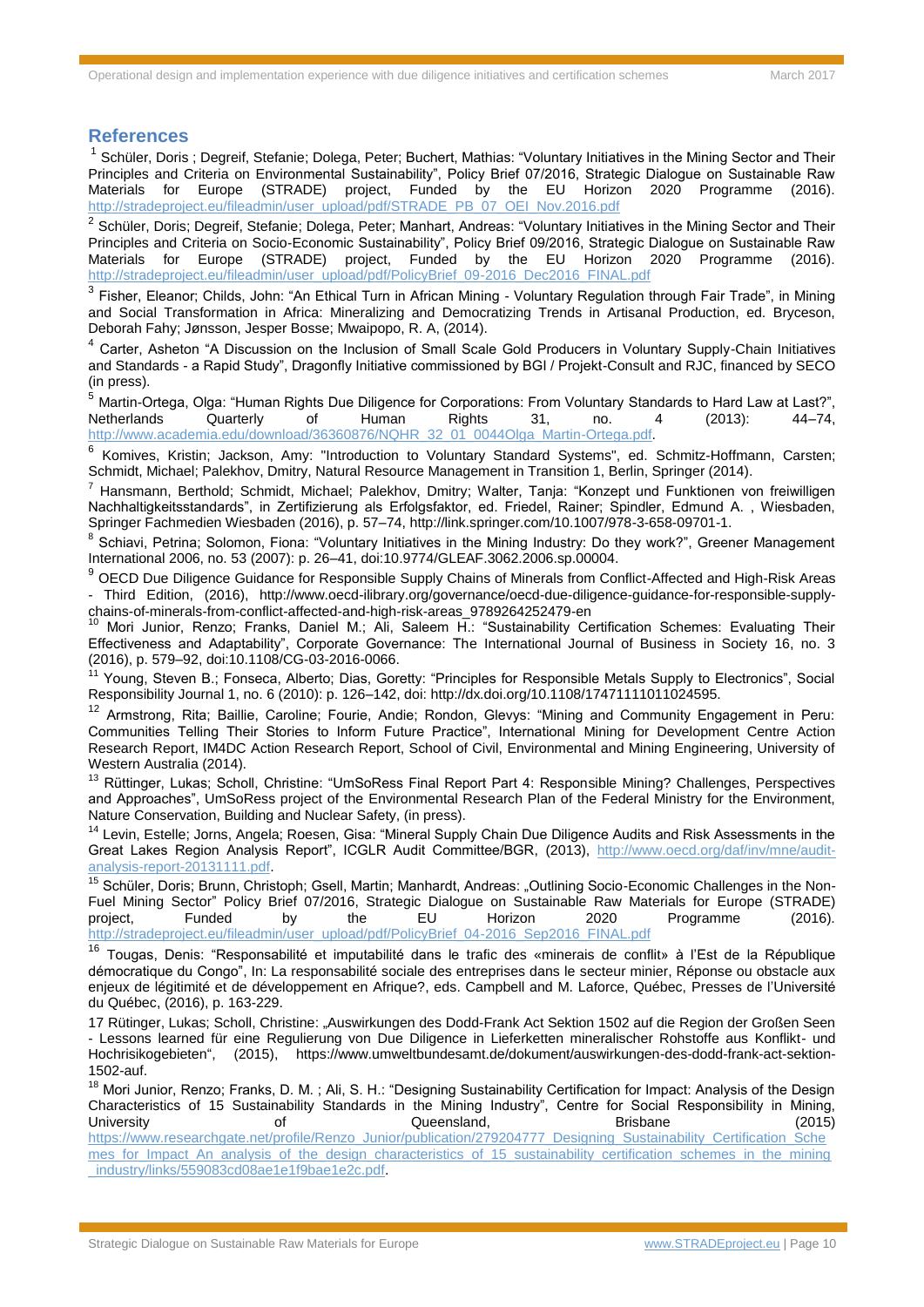<sup>19</sup> Steering Committee of the State-of-Knowledge Assessment of Standards and Certification: "Toward sustainability: The roles and limitations of certification", (2012) Washington, DC: Resolve Inc., [http://fbbvboc.rainforest](http://fbbvboc.rainforest-alliance.org/sites/default/files/publication/pdf/Toward-Sustainability-report-summary-and-appendicesv2.pdf)[alliance.org/sites/default/files/publication/pdf/Toward-Sustainability-report-summary-and-appendicesv2.pdf.](http://fbbvboc.rainforest-alliance.org/sites/default/files/publication/pdf/Toward-Sustainability-report-summary-and-appendicesv2.pdf)

<sup>20</sup> Blackmore. Emma : Holzman, Caren; Buxton, Abbi: "Scaling up Certification in Artisanal and Small-Scale Mining Innovations for Inclusivity", (2013)<http://pubs.iied.org/pdfs/16545IIED.pdf>

<sup>21</sup> Manhart, Andreas; Gandenberger, Carsten, Bodenheimer, Miriam; Rüttinger, Lukas; Griestop, Laura: "Ungewollte Verschiebungseffekte surch Standards und Zertifizierung – Relevanz und Lösungsansätze für den Bereich der abiotischen Rohstoffe", (2015)

[http://www.umweltbundesamt.de/sites/default/files/medien/378/dokumente/rohpolress\\_kurzanalyse\\_5\\_verschiebungseffe](http://www.umweltbundesamt.de/sites/default/files/medien/378/dokumente/rohpolress_kurzanalyse_5_verschiebungseffekte_07102015_final-ig.pdf) [kte\\_07102015\\_final-ig.pdf.](http://www.umweltbundesamt.de/sites/default/files/medien/378/dokumente/rohpolress_kurzanalyse_5_verschiebungseffekte_07102015_final-ig.pdf)

22 Steering Committee of the State-of-Knowledge Assessment of Standards and Certification, 2012 *op. cit.* 

<sup>23</sup> Delmas, Magali; Pekovic, Sanja: "The Engaged Organization: Human Capital, Social Capital, Green Capital and<br>Labour Productivity", (2013), http://www.hbs.edu/faculty/conferences/2013-sustainability-andLabour Productivity", (2013), [http://www.hbs.edu/faculty/conferences/2013-sustainability-and](http://www.hbs.edu/faculty/conferences/2013-sustainability-and-corporation/Documents/Delmas-Pekovic-2013.pdf)[corporation/Documents/Delmas-Pekovic-2013.pdf.](http://www.hbs.edu/faculty/conferences/2013-sustainability-and-corporation/Documents/Delmas-Pekovic-2013.pdf)

<sup>24</sup> Steering Committee of the State-of-Knowledge Assessment of Standards and Certification, 2012 *op. cit.*

<sup>25</sup> Greene. George: "Industry Codes of Practice and Other Voluntary Initiatives: Their Application to the Mining and Metals Sector", Mining, Minerals and Sustainable Development Project Report, no. 26, World Business Council for Sustainable Development, (2002).

<sup>26</sup> Aluminium Stewardship Initiative (2014): ASI Performance Standard Part I: Principles and Criteria, Version 1, http://aluminium-stewardship.org/asi-standard/asi- performance-standard/.

<sup>27</sup> Stark, Amanda and Levin, Estelle: "Benchmark Study of Environmental and Social Standards in Industrialised Precious Metals Mining" for Solidaridad, (2011). [http://www.estellelevin.com/wp](http://www.estellelevin.com/wp-content/uploads/2013/12/Solidaridad_Benchmark_Study_Final_Dec_2011.pdf)[content/uploads/2013/12/Solidaridad\\_Benchmark\\_Study\\_Final\\_Dec\\_2011.pdf.](http://www.estellelevin.com/wp-content/uploads/2013/12/Solidaridad_Benchmark_Study_Final_Dec_2011.pdf)

<sup>28</sup> Blackman, Alan; Rivera, Jorge: "Producer-Level Benefits of Sustainability Certification", no. 25-6, p. 1176-1185 (2011). [https://doi.org/10.1111/j.1523-1739.2011.01774.x.](https://doi.org/10.1111/j.1523-1739.2011.01774.x)

<sup>29</sup> WWF: "Searching for Sustainability – Comparative Analysis of Certification Schemes for Biomass Used for the Production of Biofuels", (2013) [http://d2ouvy59p0dg6k.cloudfront.net/downloads/wwf\\_searching\\_for\\_sustainability\\_2013\\_2.pdf.](http://d2ouvy59p0dg6k.cloudfront.net/downloads/wwf_searching_for_sustainability_2013_2.pdf)

<sup>30</sup> Schütte, Philip; Franken, Gudrun; Mwambarangwe, Patricie: "Certification and Due Diligence in Mineral Supply Chains – Benefit or Burden? " (2015).

<sup>31</sup> Derkx, Boudewiin; Glasbergen, Pieter: "Elaborating Global Private Meta-Governance: An Inventory in the Realm of Voluntary Sustainability Standards", Global Environmental Change, no. 27 (2014), p. 41–50 https://doi.org/10.1016/j.gloenvcha.2014.04.016.

<sup>32</sup> ISEAL: "Principles for Credible and Effective Sustainability Standards Systems - ISEAL Credibility Principles", (2013) [http://www.isealalliance.org/sites/default/files/Credibility%20Principles%20v1.0%20low%20res.pdf.](http://www.isealalliance.org/sites/default/files/Credibility%20Principles%20v1.0%20low%20res.pdf)

33 Rüttinger et al (in press): Umwelt- und Sozialstandards bei der Metallgewinnung: Ergebnisse der Analyse von 42 Standards und Handlungsanasätzen. UmSoRess Abschlussbericht Teil 2. UBA-Texte. Dessau-Roßlau: Umweltbundesamt.

<sup>34</sup> ISEAL: "Principles for Credible and Effective Sustainability Standards Systems - ISEAL Credibility Principles", (2013) [http://www.isealalliance.org/sites/default/files/Credibility%20Principles%20v1.0%20low%20res.pdf.](http://www.isealalliance.org/sites/default/files/Credibility%20Principles%20v1.0%20low%20res.pdf)<br>35 Henviord Philip: "Tracking the Trands 2016 - Are We There Yet?"

<sup>35</sup> Hopwood, Philip; "Tracking the Trends 2016 - Are We There Yet?", Deloitte, (2016), https://www2.deloitte.com/global/en/pages/energy-and-resources/articles/tracking-the-trends.html.

<sup>36</sup> Sharife, Khadija; Grobler, John: "Kimberley's Illicit Process", World Policy Journal, no. 30-4 (2013), p. 65–77, https://doi.org/10.1177/0740277513517648

<sup>37</sup> Lecomte, Victoria: "The Kimberley Process, a New Actor on the Conflict Resolution Scene? ", (2015) https://lup.lub.lu.se/student-papers/search/publication/4925566.

<sup>38</sup> Steering Committee of the State-of-Knowledge Assessment of Standards and Certification, Toward sustainability: The roles", (2012), Washington, DC: RESOLVE, Inc., [http://fbbvboc.rainforest-](http://fbbvboc.rainforest-alliance.org/sites/default/files/publication/pdf/Toward-Sustainability-report-summary-and-appendicesv2.pdf)

[alliance.org/sites/default/files/publication/pdf/Toward-Sustainability-report-summary-and-appendicesv2.pdf](http://fbbvboc.rainforest-alliance.org/sites/default/files/publication/pdf/Toward-Sustainability-report-summary-and-appendicesv2.pdf)

<sup>39</sup> "NamiRo - Forschungsprojekt Für Nachhaltig Gewonnene Mineralische Rohstoffe (2015-2017) ", https://www.namiroprojekt.org/english/

<sup>40</sup> Rüttinger, Lukas; Heidegger, Johanna; Griestop, Laura: "UmSoRess Steckbrief Solutions for Hope Project (SfH) ", (2016)

[https://www.umweltbundesamt.de/sites/default/files/medien/378/dokumente/umsoress\\_steckbrief\\_sfh\\_finale\\_version.pdf](https://www.umweltbundesamt.de/sites/default/files/medien/378/dokumente/umsoress_steckbrief_sfh_finale_version.pdf)